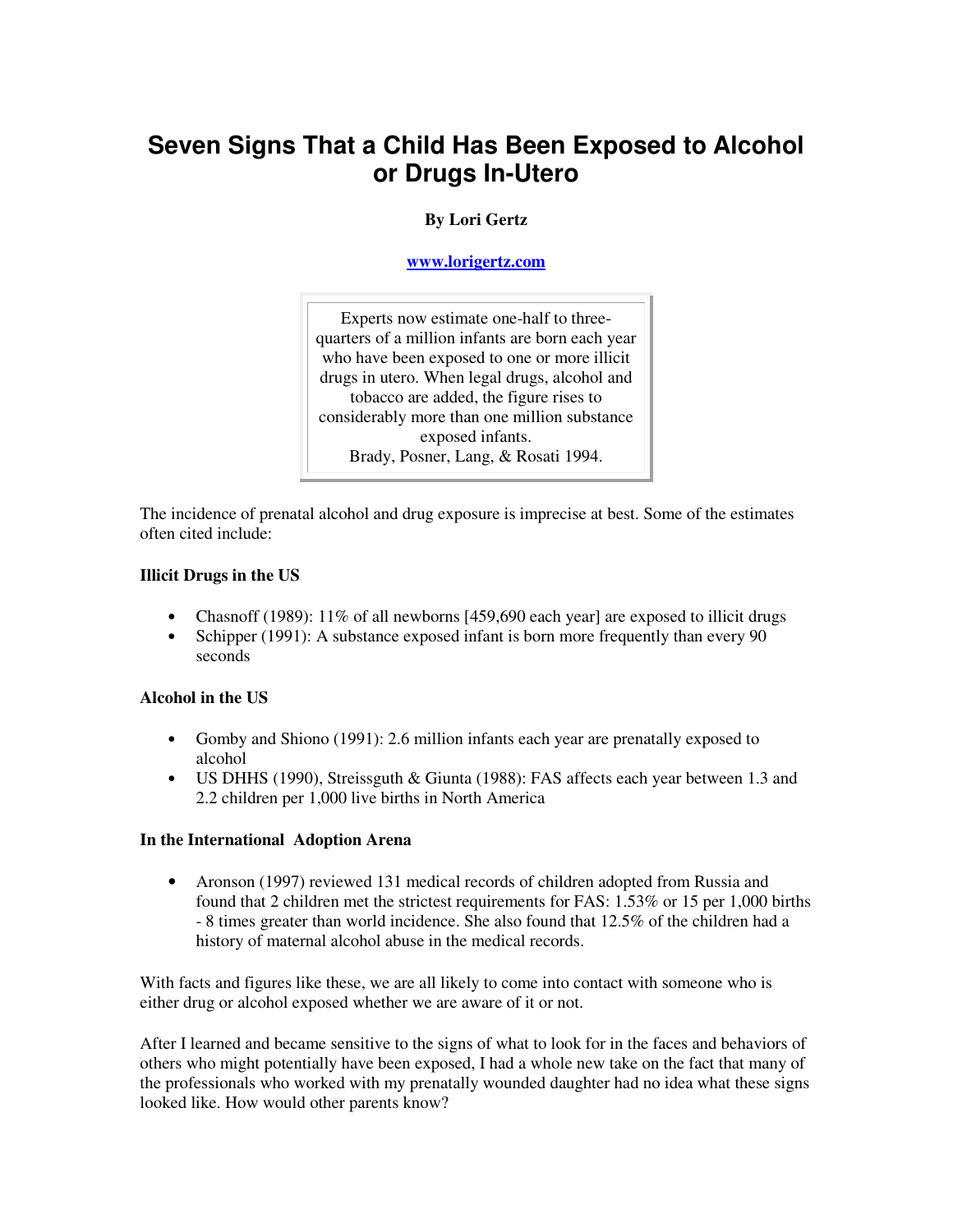I had conversations with frustrated camp counselors, the occasional teacher, and many therapists who thanked me for giving them some visibly simple cues to look for in identifying someone who was potentially going undiagnosed. There were true A-HA moments as those providers finally realized why their behavioral interventions might not be working. It was like a light-bulb went on and because I was someone who openly parented an exposed child they respected the ability to talk to me about it.

Now I'm not suggesting that we use these tools to diagnose outside of a therapeutic environment or make judgment calls on another child or that child's family. This list should be a tool to give you insights on what to have assessed or to make suggestions to someone else. If I had been given a list like this, I would have known what to look for. My daughter had all 5 major facial anomalies and every single one of Streissguth's criteria for diagnosis of FAS at birth, but no one at the hospital…heck, not one of the first 38 doctors or practitioners I took her to knew what exposure looked like. I never knew until I knew. Let's end that ignorance, here and now.

Here are the Seven Signs you can look for that point to a child being exposed prenatally to alcohol or drugs:

## **1. Facial Abnormalities (FASD\*)**

*The physical symptoms of FASD\*\* (fetal alcohol spectrum disorders) can include visible facial abnormalities, growth deficiencies, amd skeletal and organ deformities in addition to central nervous system handicaps and behavioral problems.* 

- Small head
- Flat or absent groove between nose and upper lip(philtrum)
- Smooth and thin upper lip
- Small eye openings
- Webbing between eyes and base of nose
- Failure of eyes to move in same direction
- Short, upturned nose
- Flattened cheekbones
- Sunken nasal bridge
- Low set or malformed ears
- profusion of facial hair

#### 2. **Growth Deficiencies (FASD and Cocaine where noted)**

- Small body size and weight (cocaine)
- Slower than normal physical and motor development
- Failure to 'catch up' in growth

#### **3. Skeletal Deformities (FASD and Cocaine where noted)**

- Deformed ribs and sternum
- Curved spine
- Caved-in chest wall
- Bent, fused, webbed or missing fingers or toes
- Extra fingers
- Abnormal palm creases
- Impaired vision and hearing affecting learning ability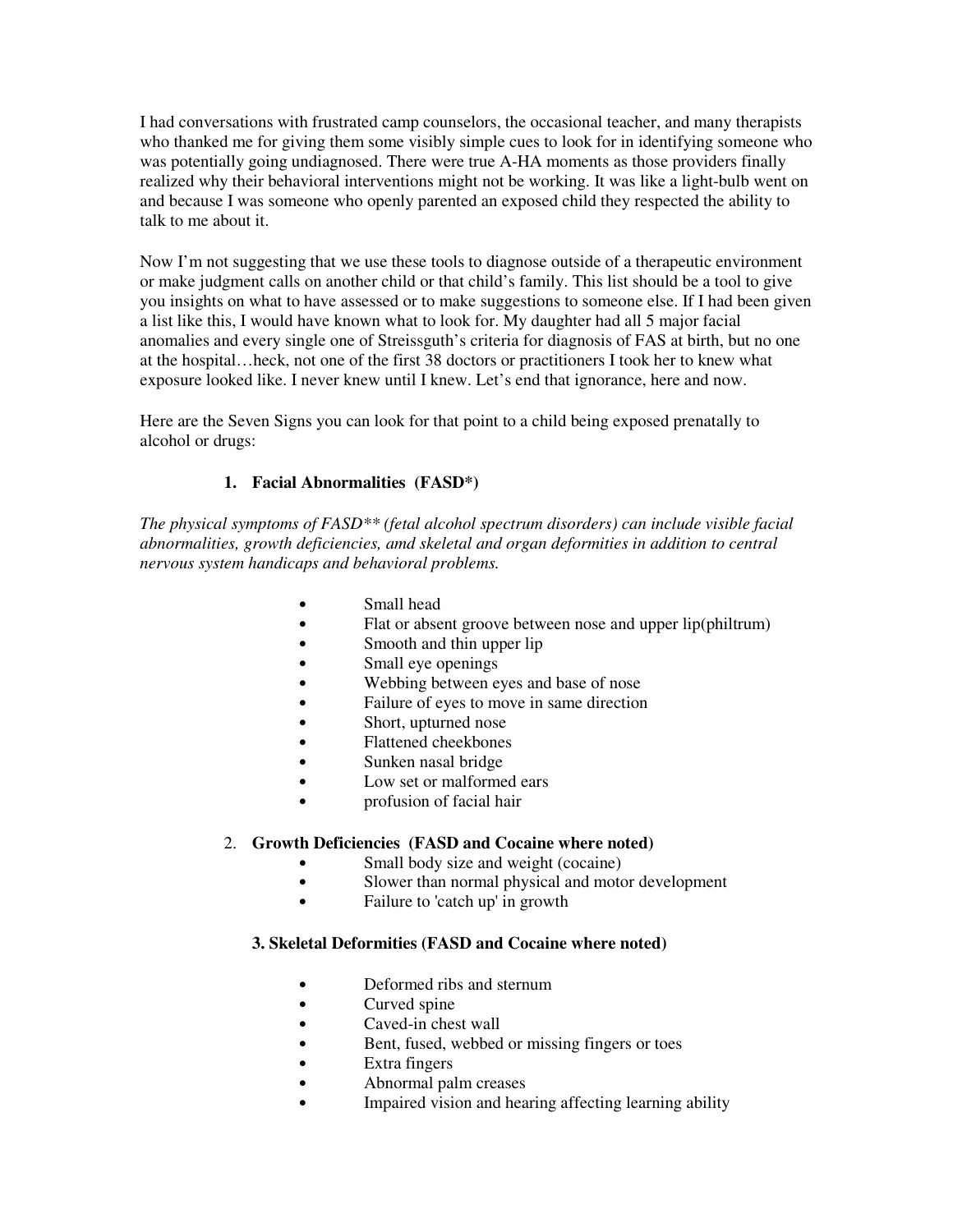- Limited movement of joints
- Hip dislocations
- Small skull (Cocaine)

### 4. **Central Nervous System Damage ( FASD and Cocaine where noted)**

- Acute sensitivity to sound
- Irritability
- Attention problems (often misdiagnosed as ADHD)
- Hyperactivity
- Lower average IQ
- Poor coordination
- Teaming difficulties
- Developmental delays
- Motor problems

#### **5. Organ Deformities (FASD and Cocaine where noted)**

- Gastrointestinal abnormalities (Cocaine)
- Respiratory problems (Cocaine)
- Cardiovascular problems
- Cardiac murmurs
- Kidney troubles
- **Hernias**
- Shortened fingers
- Impaired pallet or hole in roof of mouth

## **6. Cognitive and Behavioral Impairments (FASD)**

- Impaired ability to use and comprehend language and process and store information
- IQ scores ranging from normal to severely mentally retarded, with a mean score of 65. (These scores do not appear to improve over time)
- Often display a number of inappropriate or "challenging" behaviors: (Cocaine)
	- **Impulsivity**
	- Poor attention
	- Difficulty making transitions
	- As students age, their impulsivity becomes restlessness
	- Stealing
	- Lying
	- Inappropriate social interactions
	- The greatest problem often is a marked discrepancy between seemingly high verbal skills and inability to communicate effectively.
	- Poor self control
	- **Inadequate communication skills**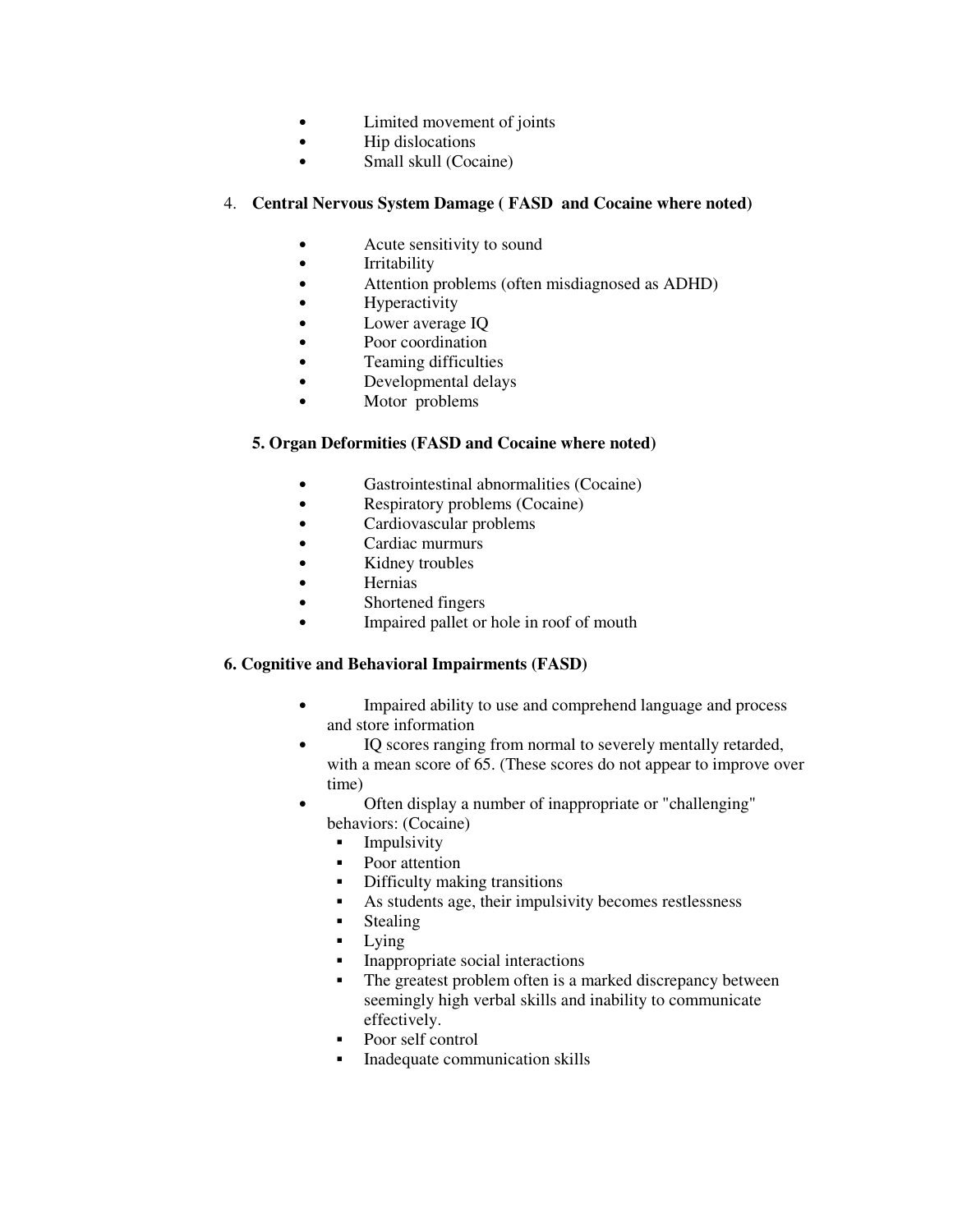## **7. Physical symptoms of Prenatal Drug Exposure (Cocaine, Heroine, PCP, Methamphetamines)**

*The physical symptoms of prenatal drug exposure can include early birth and low birth weight (<5lbs at birth), visible signs of withdrawal at birth, ongoing sleep disturbances, feeding difficulties, neurological, vestibular and proprioceptive issues as well as language and developmental delays.* 

## **(Newborn/- 15 months)**

- Withdrawal
- Tremors
- Irritability
- Feeding difficulties and failure to thrive
- Sleep disturbance (frequent nighttime awakenings until four to six months of age)
- Extreme sensitivity to stimuli
- Poor visual tracking

## **(Toddlers 16-36 mos)**

- Minimal play strategies
- Atypical social interactions

## **(Child Age 3-5)**

- Feeding difficulties
- Poor fine motor development
- Balance problems
- Sleep disturbance
- Language development delays
- Delayed discrimination and attachment
- Effects tend to become most apparent in the second half of the first year and become strongly apparent in the second year
- Behavioral Disturbances
- Hyperactive
- Short Attention spans
- Lose control easily
- Mood swings
- Problems transitioning from one activity to another
- Difficulty with processing auditory or visual info

#### **(Older Child)**

- Below Average weight and height
- Differences in "motor" rather than "mental" scores particularly for those children exposed to cocaine and narcotics
- Behavioral effects may be more apparent than cognitive deficits during this period since many skills important in the measurement of intelligence are not fully developed

#### *Note:*

*There has not been sufficient research into the long-term biological effects of drug exposure on*